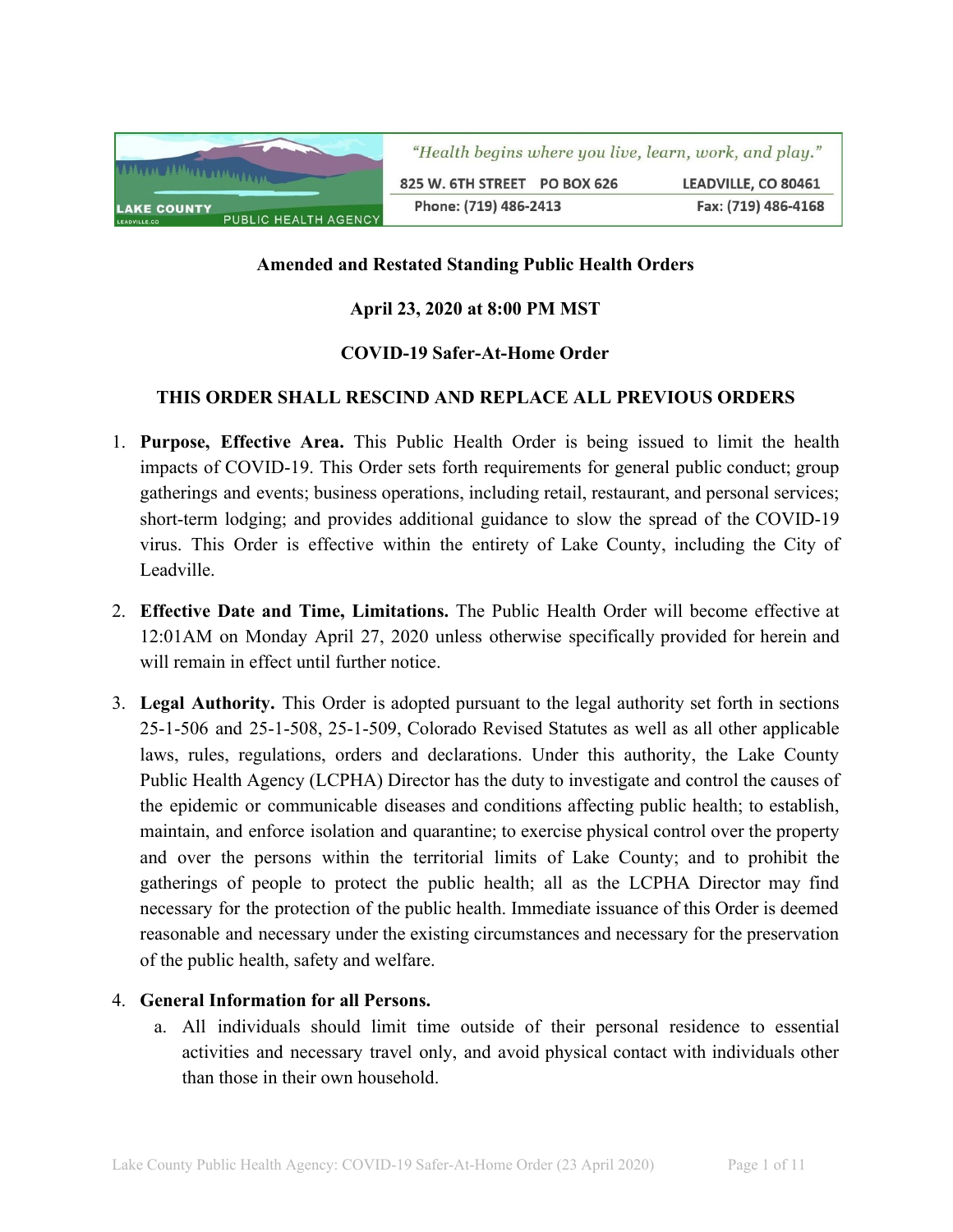- b. All individuals should follow social distancing and COVID-19 prevention measures as much as practicable when outside their residence and/or interacting with individuals from outside their own household. Including:
	- 1. Maintaining a minimum 6 foot physical distance between individuals.
	- 2. Wearing cloth face covering or other protective mask.
	- 3. Practicing thorough and regular hand hygiene.
- c. Individuals who are 65 years or older or have underlying health conditions or other health vulnerability must stay at home to the greatest extent possible.
- d. Individuals who are experiencing symptoms of COVID-19 or other unknown illness must self-isolate and minimize all contact with other persons, to the greatest extent possible.
- e. Lake County residents are asked to remain in Lake County as much as possible, and limit out-of-county travel only for essential activities that cannot be accomplished within-county.
- f. Second homeowners should not travel to or visit their second homes in Lake County unless necessary for maintenance or other essential activities.
- g. Any individual whose primary residence is outside Lake County should not travel to, visit, or stay in Lake County for non-essential activities or for recreation or leisure.

## 5. **Limitations on Events and Gatherings.**

- a. All events and gatherings of ten (10) people or more, including employees and attendees, are PROHIBITED until further notice.
- b. Events and gatherings with fewer than ten (10) people, including employees and attendees, are prohibited unless organizers and participants take adequate steps for hygiene, cleaning, and social distancing.
- c. Organizers of events must ask attendees if they have symptoms of COVID-19 and, if they do, prohibit symptomatic attendees from attending the event. This screening for COVID-19 symptoms should occur daily for all event attendees.
- d. Individuals aged 65 or older and individuals with underlying medical conditions or other health vulnerabilities must be encouraged not to attend (including employees).
- e. Places of worship are permitted to be open, but they must limit gatherings to less than ten (10) people at one time and maintain social distancing of at least 6 feet between all congregants. Remote, online services are strongly encouraged in lieu of in-person convenings. Individuals over 65 or with underlying health conditions are strongly discouraged from attending services in person.

## 6. **General Business Limitations.**

a. Critical businesses (as defined within State of Colorado Public Health Order 20-24 and its amendments) may continue to operate under social distancing practices and other COVID-19 precautions. Employees of critical businesses are required to wear face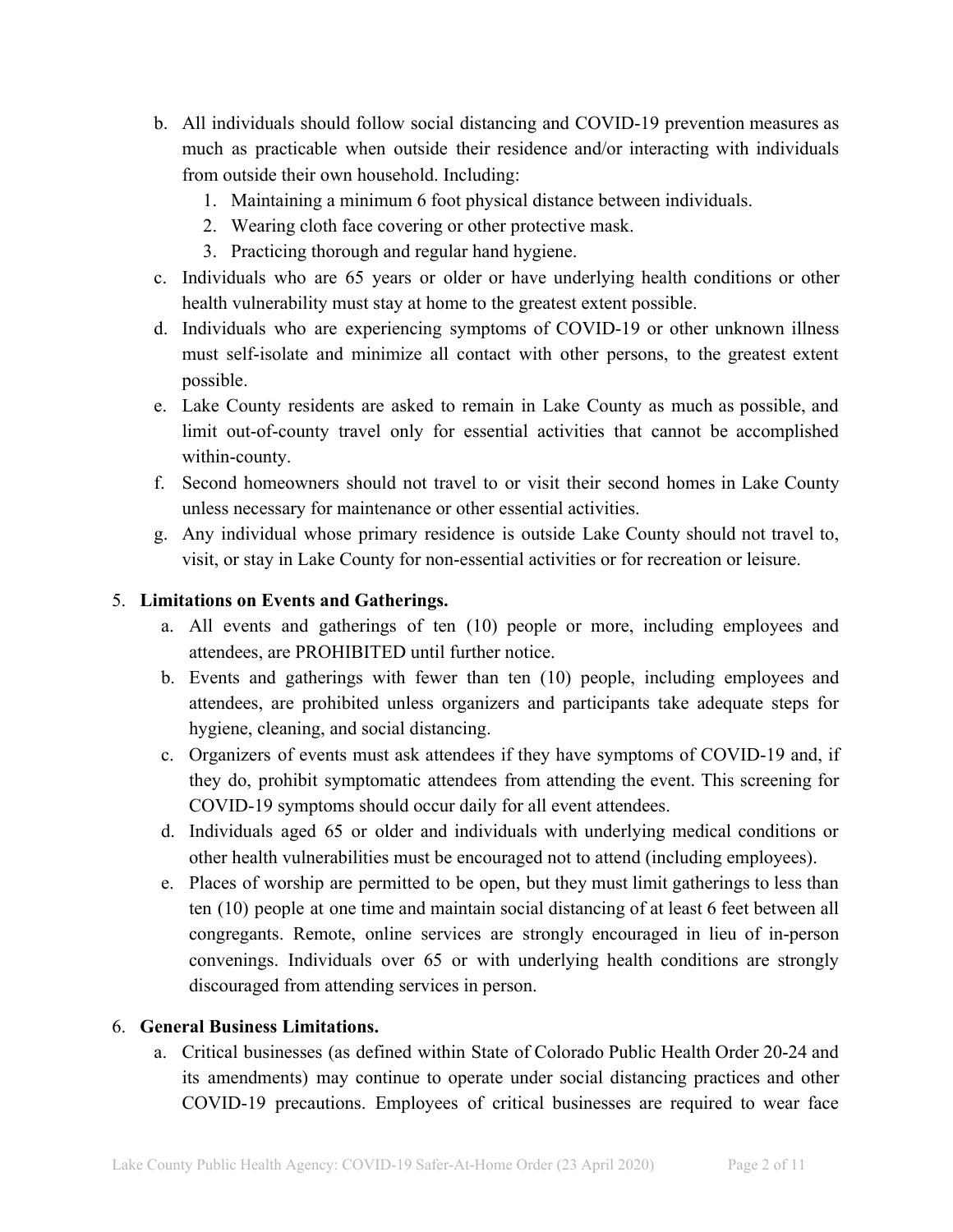coverings when in frequent or sustained proximity of less than 6 feet from other individuals, and encouraged to wear them at all times when at work.

- b. Non-critical businesses' workplaces may, upon individual authorization by LCPHA, operate within approved limited "Business Social Distancing Protocol(s)" parameters beginning Monday, May 4, 2020. Non-critical businesses must limit on-site personnel to no more than 50% of normal staffing.
- c. In all categories of business, employers are still strongly encouraged to maintain telecommuting to the maximum possible extent.
- d. Any workplaces with multiple persons in a single facility must require employees to maintain at least 6 feet of physical distancing from one another and institute other protective measures, such as handwashing requirements and regular disinfection of high-touch surfaces.
- e. Employers are asked to proactively and regularly monitor staff for signs and symptoms of sickness, at minimum before the start of each shift or new work period. Employers must not permit sick staff to work, other than remote work performed from within their own household or other isolation site.
- f. Owners, management, and staff must comply with requirements of applicable "Business Social Distancing Protocol(s)" approved by LCPHA for their specific organization.
- g. All establishments and businesses that remain operational under the parameters of this Order shall abide by the social distancing and all other applicable requirements of this Order.
- h. LCPHA may, at its discretion, modify timeline and revise or revoke authorizations for individual businesses or categories of businesses, based on non-compliance with protocols, guidance from state or local authority, or other information.

# 7. **Limitations on the Sale of Food and Beverages, Including Liquor, Beer and Wine.**

- a. The sale of food and beverages in Lake County, including liquor, beer and wine, is limited to carry-out, curbside pick-up, and delivery only, subject to all other applicable licensing and regulatory requirements (e.g. delivery of alcohol and marijuana continues to be prohibited).
- b. The on-site consumption of food or beverages is prohibited.
- c. All take-out or curbside pick-up operations must comply with social distancing requirements, such that patrons and staff maintain a minimum of 6 foot separation from other people, whenever possible.
- d. It is recommended that all payment transactions occur electronically or verbally prior to any food or beverage pick-up so that no cash or credit/debit cards are physically exchanged.

## 8. **Limitations on Establishments Providing Retail Goods and Services.**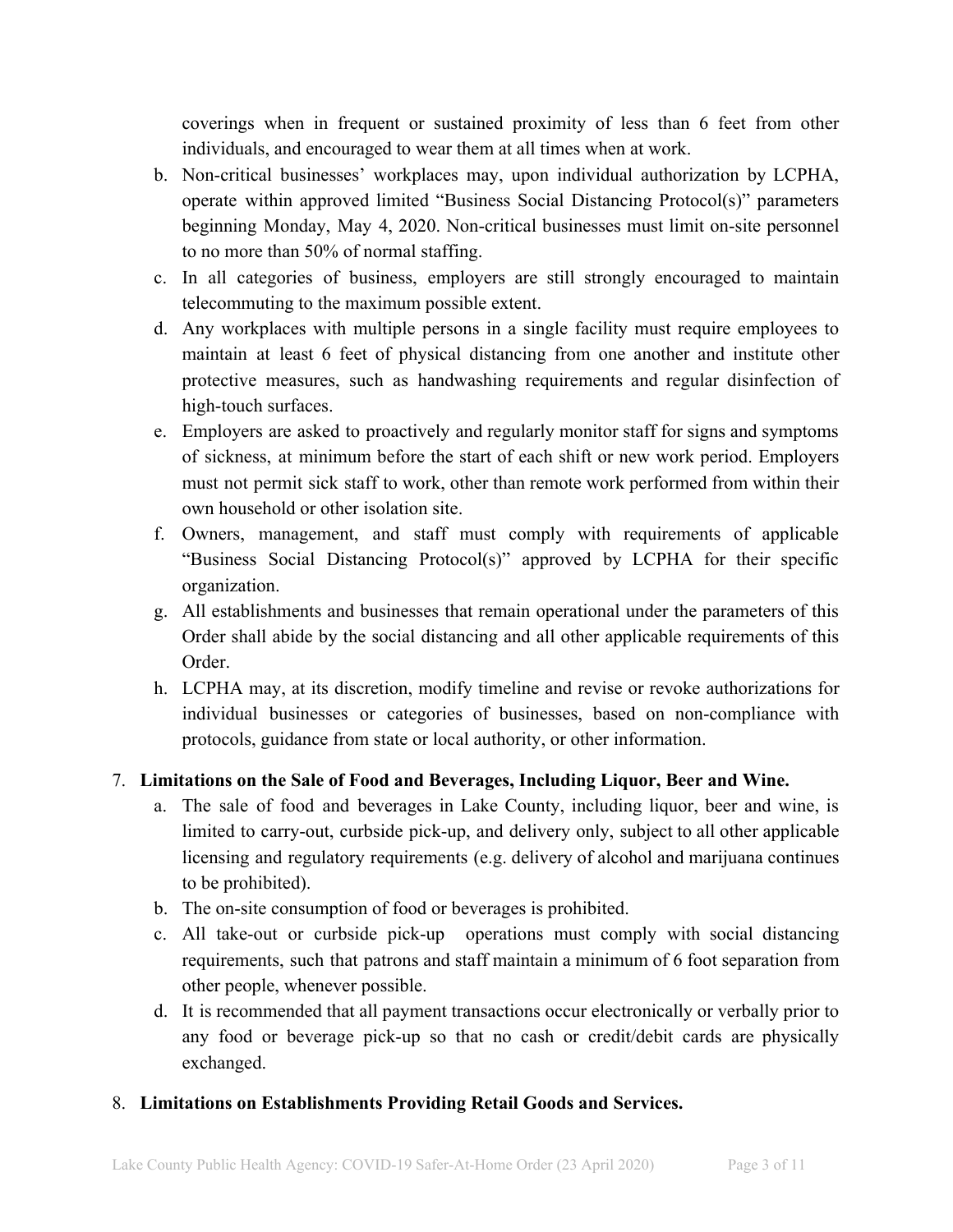- a. In order to discourage public gatherings and overcrowding, establishments meeting the definition of grocery, pharmacy, pet food store, or hardware store may sell only those items included in those categories.
- b. Retail establishments may take orders from customers online or over the phone and provide products via mail, home delivery, or curbside pickup.
- c. Retail establishments may, upon individual authorization by LCPHA, operate within approved limited "Business Social Distancing Protocol(s)" parameters beginning Friday, May 1, 2020.

## 9. **Limitations on Businesses offering on-site Personal Services.**

- a. Businesses offering on-site Personal Services (eg, hair and nail salons, dog grooming, tattoo parlors, limited personal training) may, upon individual authorization by LCPHA, operate within approved limited "Business Social Distancing Protocol(s)" parameters beginning Friday, May 1, 2020. Licensed service providers must also comply with any requirements of their respective licensing authority.
- b. Providers of elective medical and dental procedures will be allowed, upon individual authorization by LCPHA, to operate within approved limited "Business Social Distancing Protocol(s)" parameters beginning Friday, May 1, 2020.
- c. Personal services may not be provided or delivered within individuals' homes or locations not affiliated with the business license on file.

# 10. **Limitations on Short-Term Lodging.**

- a. For the purpose of this order, short term lodging includes but is not limited to hotels, motels, hostels, short term rentals of 30 days or less (e.g. Air BnB, VRBO), bed and breakfasts, condo, lodges and retreats.
- b. All short-term lodging operations are prohibited from operating for the period between the date of this order and May 31, 2020. Short term lodging operators must block out their online reservation calendars on all relevant platforms through May 31, 2020 in order to avoid inadvertently taking reservations for stays that would occur during the prohibited time period.
- c. All short term rentals must be vacated through May 31, 2020.
- d. Exception: If a short-term lodging unit is occupied by a local worker or contractor working locally, that worker or contractor may remain in the unit. New reservations are acceptable for local workers and contractors during this period.
- e. Exception: housing that may be used for quarantine and isolation purposes as well as workers coming into the community to assist with COVID-19 or other emergency response.

## **11. Limitations on Access to and Use of Public Facilities and Recreation Sites.**